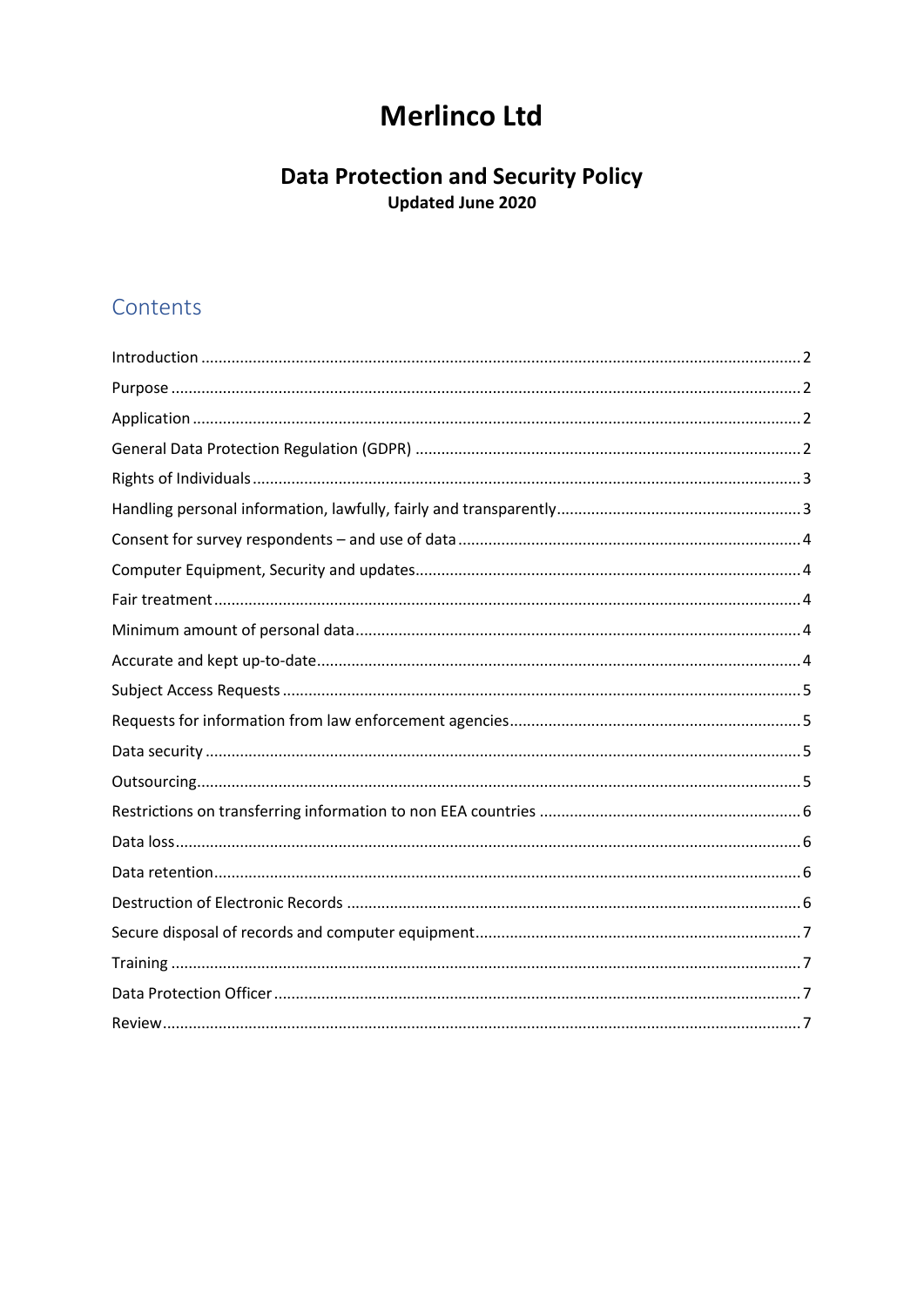#### <span id="page-1-0"></span>Introduction

The General Data Protection Regulation (GDPR) is European wide data protection legislation that requires organisations working with individuals based in the European Economic Area to meet certain requirements regarding the collection, processing, security and destruction of personal information.

As Merlinco Ltd undertake survey research data processing that can include personal information about a living person who can be identified from the information they have provided, we aim to ensure compliance with the General Data Protection Regulation.

#### <span id="page-1-1"></span>Purpose

Our policy shows how Merlinco Ltd will seek to ensure compliance with the legislation. This is in addition to our compliance with the Market Research Society's Code of Conduct, which provides assurances to respondents in terms of anonymity in data processing for analysis [https://www.mrs.org.uk/standards/code\\_of\\_conduct](https://www.mrs.org.uk/standards/code_of_conduct)

#### <span id="page-1-2"></span>Application

This policy applies to Merlinco Ltd's dealings with respondents, clients and third parties that may be involved in processing personal information. It covers the way personal information will be obtained, processed, shared, physically stored and destroyed.

#### <span id="page-1-3"></span>General Data Protection Regulation (GDPR)

The General Data Protection Regulation (GDPR) governs the **processing** (i.e. obtaining, holding, organising, recording, retrieval, use, disclosure, transmission, combination and destruction) **of personal and sensitive data** (i.e. information relating to a living individual - the data subject) and sets out the rights of individuals whose information is processed in manual or electronic form or held in a structured filing system. There are six principles that describe the legal obligations of organisations that handle personal information about individuals. These principles are:

- 1. *Personal data shall be processed lawfully, fairly and in a transparent manner in relation to the individual.* The information we process about an individual will be collected in a way where respondents are fully informed about how that information will be used, for what purposes and how we will share it.
- 2. *Personal data shall be collected for specified, explicit and legitimate purposes and not further processed in a manner that is incompatible with those purposes; further processing for archiving purposes in the public interest, scientific or historical research purposes or statistical purposes shall not be considered to be incompatible with the initial purposes.* If we collect the data then we will explain why we need the information we are collecting and not use it other than for those purposes. If our client collects the data then we will seek assurances that GDRP compliant consent has been given and recorded.
- 3. *Personal data shall be adequate, relevant and limited to what is necessary in relation to the purposes for which they are processed.* We will only collect and process the information we need to provide the services required. If we are supplied with personal data but do not need it for the purposes of the survey data processing then we shall not retain that part of the survey data records.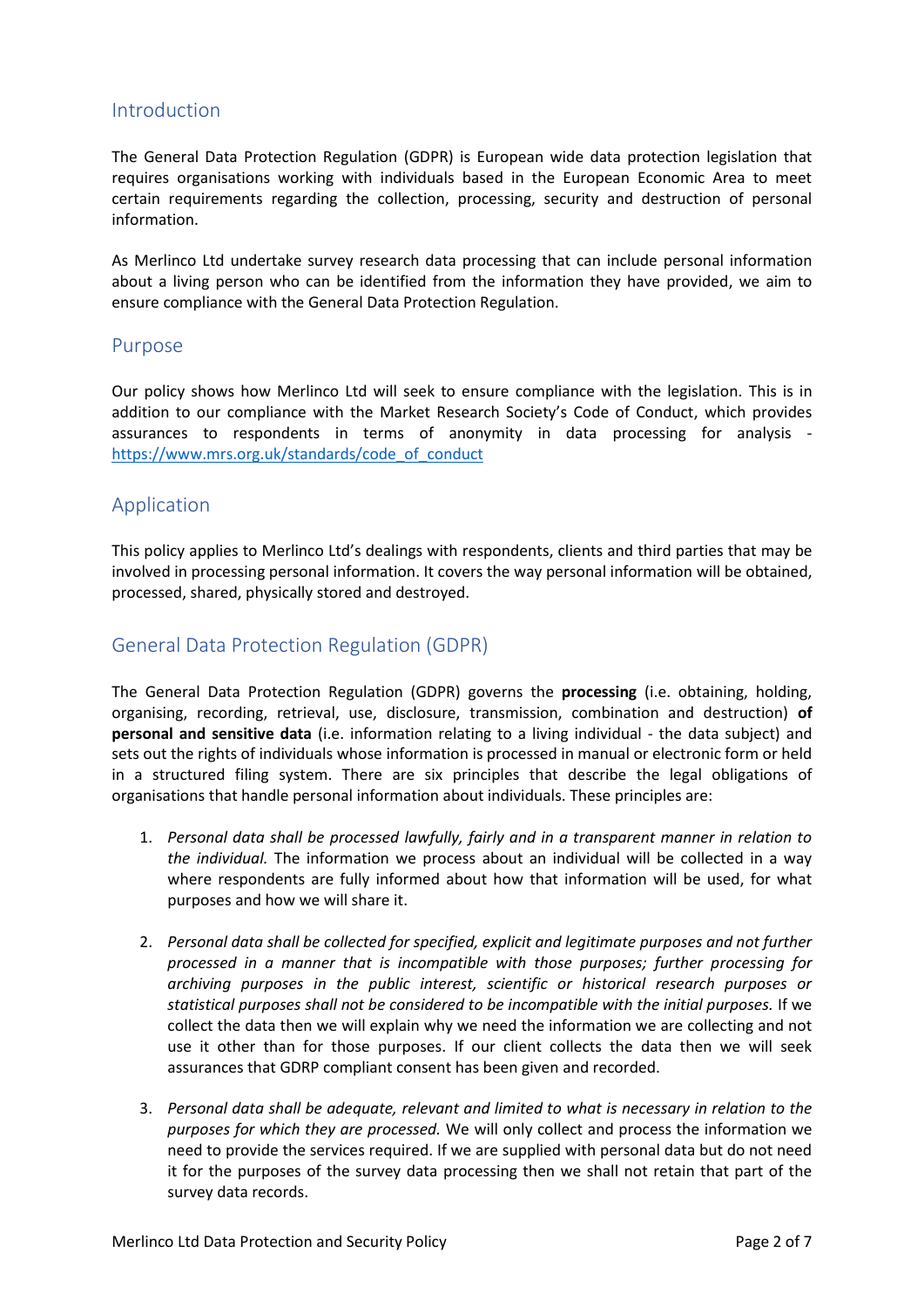- 4. *Personal data shall be accurate and, where necessary, kept up to date; every reasonable step must be taken to ensure that personal data that are inaccurate, having regard to the purposes for which they are processed, are erased or rectified without delay.* The information we collect and/or process will be accurate and where necessary kept up to date. Inaccurate information in respect of personal data will be removed or rectified as soon as we become aware of any changes.
- 5. *Personal data shall be kept in a form which permits identification of data subjects for no longer than is necessary for the purposes for which the personal data are processed; personal data may be stored for longer periods insofar as the personal data will be processed solely for archiving purposes in the public interest, scientific or historical research purposes or statistical purposes subject to implementation of the appropriate technical and organisational measures required by the GDPR in order to safeguard the rights and freedoms of individuals.* We will not hold information for longer than is necessary to provide data processing services – typically this will be one year.
- 6. *Personal data shall be processed in a manner that ensures appropriate security of the personal data, including protection against unauthorised or unlawful processing and against accidental loss, destruction or damage, using appropriate technical or organisational measures.* We will make sure that the personal information we hold is held securely to ensure that it does not become inadvertently available to other organisations or individuals.

Merlinco Ltd fully supports these principles.

#### <span id="page-2-0"></span>Rights of Individuals

The General Data Protection Regulation creates specific rights of individuals. These include:

- The right to be informed
- The right of access
- The right to rectification
- The right to erasure
- The right to restrict processing
- The right to data portability
- The right to object
- Rights in relation to automated decision making and profiling.

#### <span id="page-2-1"></span>Handling personal information, lawfully, fairly and transparently

The first and second principles require Merlinco Ltd to acquire and process personal information lawfully, fairly and in a transparent way. Merlinco Ltd therefore is clear at the outset about the purpose for which information is obtained and processed. Merlinco Ltd aims to ensure that:

- 1. respondents and potential respondents are aware of the purpose or purposes for which the information is to be used and they have a choice as to whether to provide the information;
- 2. a respondent is able to ask for confirmation of the source of their personal information;
- 3. personal information is not used in ways that would have adverse effects on individuals;
- 4. respondents are provided with easy to understand privacy notices when information is collected;
- 5. personal information will only be handled in ways that individuals would reasonably expect;
- 6. the third-party providers we work with to provide potential respondents must comply with the requirements of the General Data Protection Regulation as well;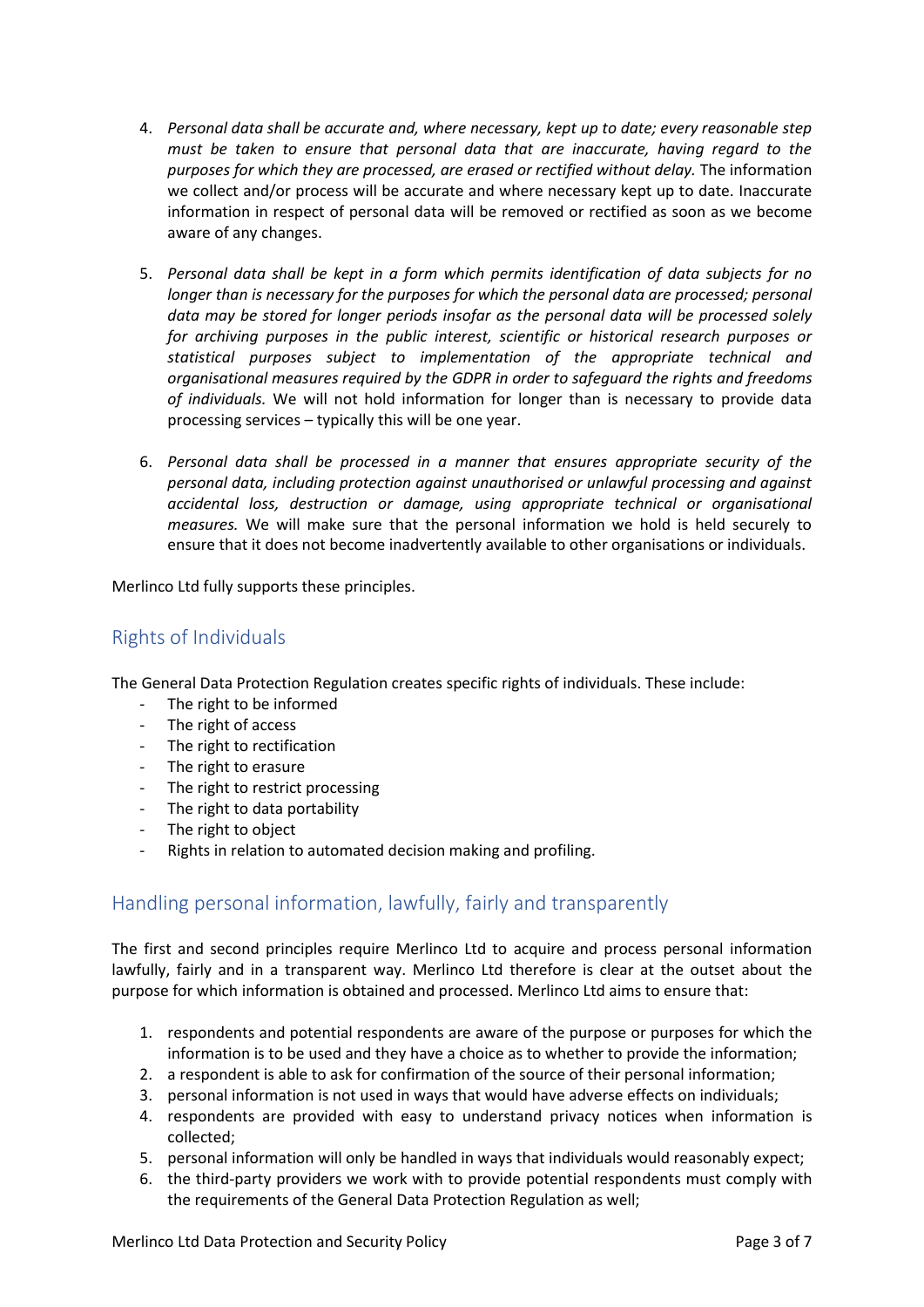7. we seek to uphold the individual's rights with regard to their personal information.

#### <span id="page-3-0"></span>Consent for survey respondents – and use of data

As the lawful basis for processing survey research data, respondent consent will be required. It must be freely given, specific, informed and unambiguous. Requests for consent will be separate from other terms, and be in clear and plain language. The individual's consent will be "explicit" where it relates to sensitive data. Merlinco Ltd is required to be able to demonstrate that respondent consent was given. We therefore maintain records of client's consent to meet the accountability requirements for both the profession and the requirements of the General Data Protection Regulation. Merlinco Ltd will only process personal data for which respondent consent has been given, and will not use the information for any purpose other than anonymous survey analysis.

#### <span id="page-3-1"></span>Computer Equipment, Security and updates

We are aware of the vulnerability of laptops, phones and removable media and the business owners take steps to ensure the security of these devices, including the use of encryption and password protecting any files containing personal data.

We ensure that all equipment used as part of our business processes is appropriately protected and secured. The equipment we use has up to date Malware and anti-virus software. When updates are notified because of a software patch, these are applied as they become available.

The laptops that are used for business purposes are password protected to ensure that any personal information contained within them is appropriately secured.

It is not our practice to use unsecured phones for business purposes. If a phone is used for personal information then two factor authentication is applied to the handset.

#### <span id="page-3-2"></span>Fair treatment

Fairness generally requires us to be transparent, i.e. clear at outset and open with individuals about why the information is being collected and how it will be used. Assessing whether information is being processed fairly depends partly on how it is obtained. In particular, if anyone is deceived or misled when the information is obtained, then this is unlikely to be fair.

#### <span id="page-3-3"></span>Minimum amount of personal data

Under the principles of GDPR, Merlinco Ltd identify the minimum amount of personal data we need to properly fulfil our purpose. We ensure that we hold that much information, but nothing further. If we need to hold particular information about certain individuals, we only collect and/or process that information for those individuals and nothing more. Merlinco Ltd does not hold personal data on the off-chance that it might be useful in the future.

#### <span id="page-3-4"></span>Accurate and kept up-to-date

Merlinco Ltd will:

• take reasonable steps to ensure the accuracy of any personal information they obtain;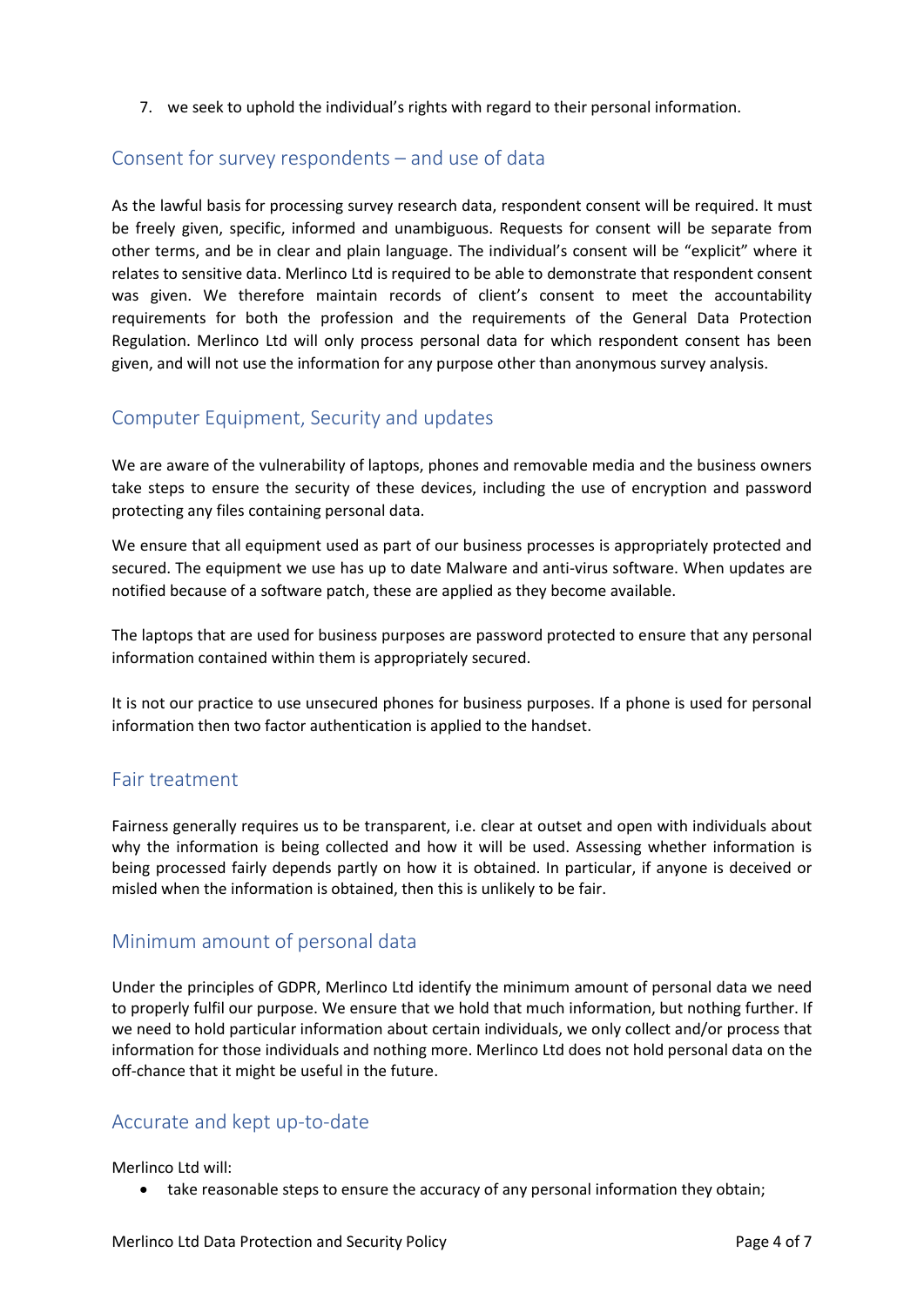- ensure that the source of any personal information is clear;
- consider whether it is necessary to update the information, particularly if the purpose relies on the information being current.

#### <span id="page-4-0"></span>Subject Access Requests

An individual has the right to see the information that Merlinco Ltd holds about them and can make a request to access this information. Requests must be responded to within 30 days of receipt. Such requests may come from individuals directly if we have collected the data, or through our clients. In line with the GDPR, Merlinco Ltd will request certain information before responding to a request:

- enough information to judge whether the person making the request is the individual to whom the personal information relates to avoid personal information about one individual being sent to another, accidentally or as a result of deception.
- Sufficient information that would reasonably be required to find the personal information amongst the records held by the company and covered by the request.

An individual who makes a request is entitled to be:

- told whether any personal information is held and being used;
- given a description of the personal information, the reasons it is being processed, and whether it will be shared with any other organisations or individuals;
- given a copy of the information; and
- given details of the source of the information (where this is available).

#### <span id="page-4-1"></span>Requests for information from law enforcement agencies

The General Data Protection Regulation includes exemptions, which allow personal information to be disclosed to law enforcement agencies without the consent of the individual who is the subject of the information, and regardless of the purpose for which the information was originally gathered. Merlinco Ltd will release personal information to law enforcement agencies if required to do so.

#### <span id="page-4-2"></span>Data security

Merlinco Ltd has appropriate security measures to prevent personal information held being accidentally or deliberately compromised. In particular, Merlinco Ltd:

- have designed and organised security to fit the nature of the personal information held and the harm that may result from a security breach;
- are clear about everyone's responsibility for ensuring information security;
- make sure that the correct physical and technical security is in place, backed up by robust processes and procedures and reliable, well-trained staff; and
- are ready to respond to any breach of security swiftly and effectively.

#### <span id="page-4-3"></span>**Outsourcing**

Merlinco Ltd have procedures in place if we use third parties to process information to ensure that we:

- only choose a data processor that provides sufficient guarantees about its security measures to protect the information and the processing it will carry out;
- take reasonable steps to check that those security measures are working effectively in practice; and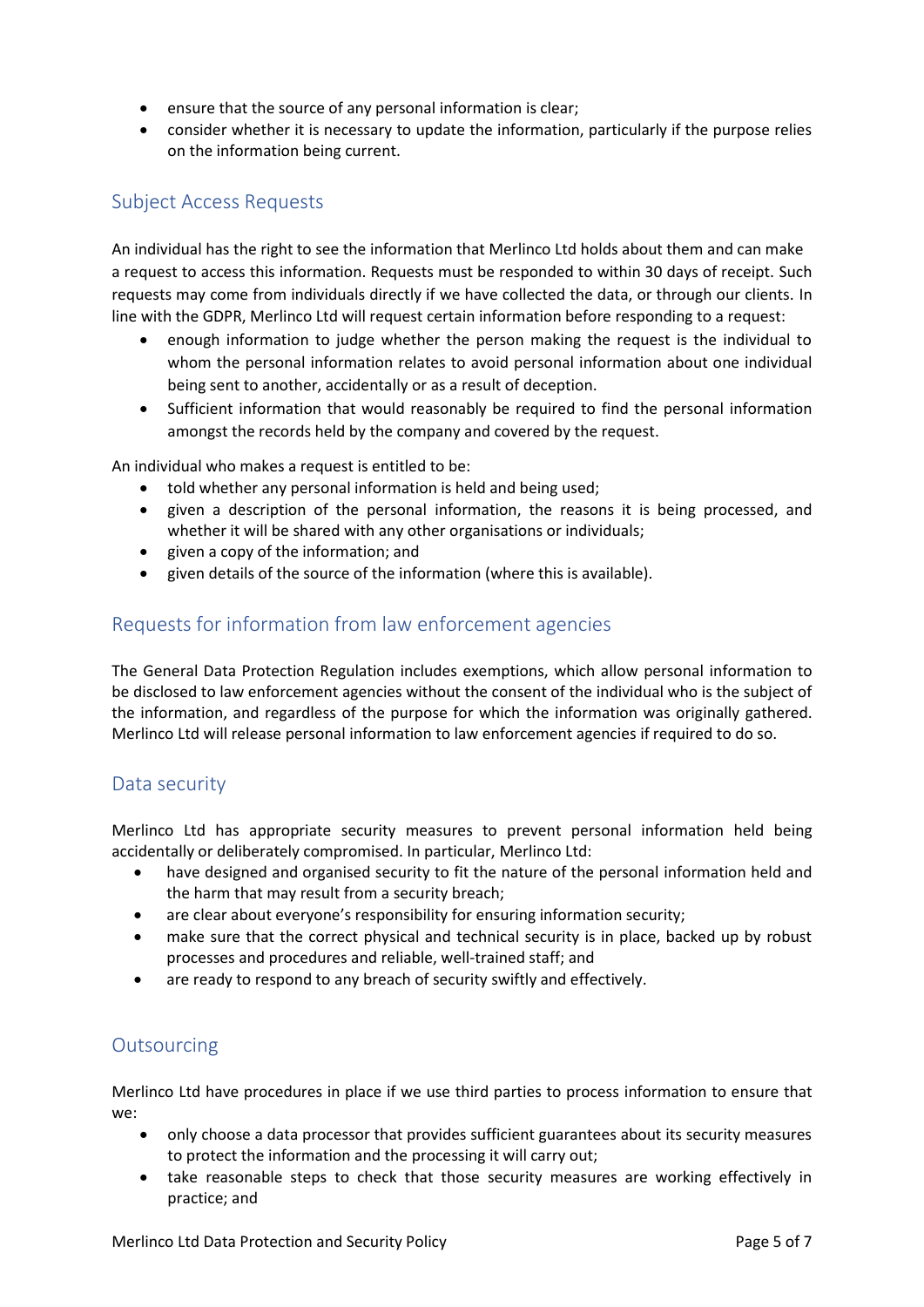- put in place a written contract setting out what the data processor is allowed to do with the personal information or business information.
- Notify any data controllers with whom we are working, who the proposed data processor will be.

Merlinco Ltd requires third parties that it works with to ensure that there are adequate security measures in place to secure the information that is being held.

#### <span id="page-5-0"></span>Restrictions on transferring information to non EEA countries

There are no restrictions on moving personal information within EEA countries, but personal data must not be transferred or processed outside of that geographical area.

#### <span id="page-5-1"></span>Data loss

If personal information is accidentally lost, altered or destroyed, attempts to recover it will be made promptly to prevent any damage or distress to the individuals concerned. In this regard Merlinco Ltd consider the following:

- containment and recovery the response to the incident includes a recovery plan and, where necessary, procedures for damage limitation.
- assessing the risks assess any risks and adverse consequences associated with the breach, as these are likely to affect how the breach needs to be contained.
- notification of breaches informing the Information Commissioner's Office or other relevant Supervising Authority as necessary (within 72 hours), law enforcement agencies, data controllers on whose behalf we are working and individuals (whose personal information is affected) about the security breach is an important part of managing the incident.
- evaluation and response it is important to investigate the causes of the breach, as well as, the effectiveness of controls to prevent future occurrence of similar incidents.
- additionally, Merlinco Ltd would also look to ensure that any weaknesses highlighted by the information breach are rectified as soon as possible to prevent a recurrence of the incident.

#### <span id="page-5-2"></span>Data retention

To comply with information retention best practice, Merlinco Ltd establish standard retention periods for different categories of information, keeping in mind any professional rules or regulatory requirements that apply and ensuring that those retention periods are being applied in practice. Any personal information that is no longer required will either be deleted in a secure manner.

Merlinco Ltd's retention periods for different categories of personal information are based on individual business needs and contractual obligations.

Merlinco Ltd will also delete the record from any back-up of the information on that system, unless there are business reasons to retain back-ups or compensating controls in place.

#### <span id="page-5-3"></span>Destruction of Electronic Records

All electronic files are destroyed by deletion and then the use of an electronic file shredder. This ensures that all electronic information is deleted permanently and cannot be recovered.